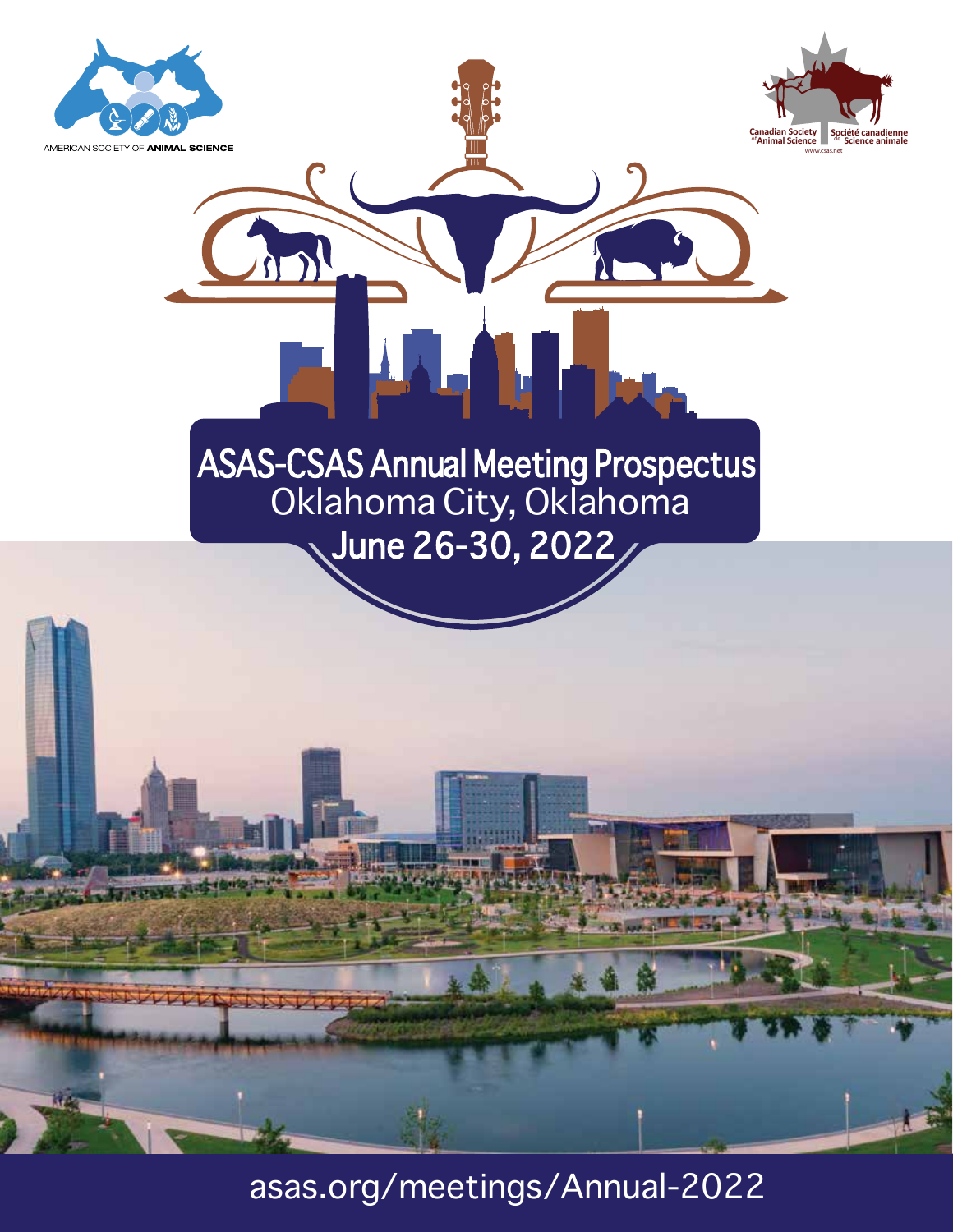## **Benefits of Being a Sponsor**

### Diamond Level: \$25,000+

- Two complimentary exhibit booths (includes four full meeting registrations).
- Two additional complimentary full meeting registrations
- Recognition from the podium at the opening session
- Event naming rights
- Company listing in the meeting app and online program
- Signage at the meeting and banner ads on the online program
- Post-meeting attendee mailing list
- Company listing (and link to your website) on the meeting website
- Listing and recognition in A*SAS Taking Stock*

#### platinum Level: \$15,000 to \$24,999

- Complimentary exhibit booth (includes two full meeting registrations).
- Two additional complimentary full meeting registrations
- Recognition from the podium at the opening session
- Event naming rights
- Company listing in the meeting app and online program
- Signage at the meeting and banner ads on the online program
- Post-meeting attendee mailing list
- Company listing (and link to your website) on the meeting website
- Listing and recognition in ASAS Taking Stock

#### Gold Level: \$7,500 to \$14,999

- Complimentary exhibit booth (includes two full meeting registrations).
- One additional complimentary full meeting registration
- Event naming rights
- Company listing in the meeting app and online program
- Signage at the meeting and banner ads on the online program
- Post-meeting attendee mailing list
- Company listing (and link to your website) on the meeting website
- Listing and recognition in *ASAS Taking Stock*

#### Silver Level: \$5,000 to \$7,499

- One complimentary full meeting registration
- Company listing in the meeting app
- Signage at the meeting and side menu ads on the online program
- Post-meeting attendee mailing list
- Company listing (and link to your website) on the meeting website
- Listing and recognition in *ASAS Taking Stock*

#### Bronze Level: \$2,500 to \$4,999

- Company listing in the meeting app
- Signage at the meeting and side menu ads on the online program
- Post-meeting attendee mailing list
- Company listing (and link to your website) on the meeting website
- Listing and recognition in *ASAS Taking Stock*

#### Donor Level: Up to \$2,499

- Company listing in the meeting app
- Signage at the meeting
- Company listing (and link to your website) on the meeting website
- Listing and recognition in A*SAS Taking Stock*